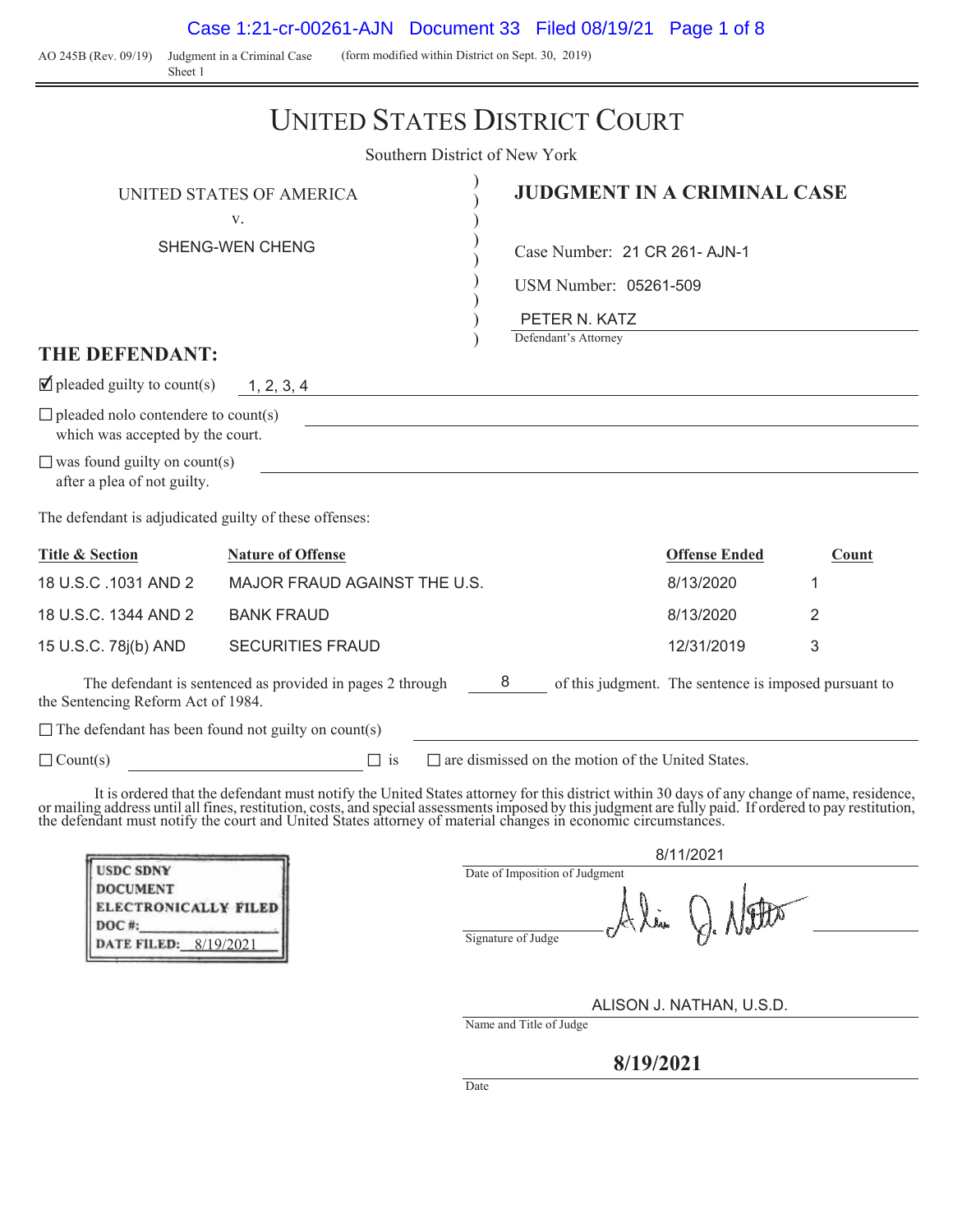Case 1:21-cr-00261-AJN Document 33 Filed 08/19/21 Page 2 of 8

AO 245B (Rev. 09/19) Judgment in a Criminal Case Sheet 1A

Judgment—Page 2 of 8

DEFENDANT: SHENG-WEN CHENG CASE NUMBER: 21 CR 261- AJN-1

## **ADDITIONAL COUNTS OF CONVICTION**

| Title & Section        | <b>Nature of Offense</b> | <b>Offense Ended</b> | Count |
|------------------------|--------------------------|----------------------|-------|
| 78ff; 17 CFR 240.10b-5 |                          |                      |       |
| and 18 U.S.C. 2        |                          |                      |       |
| 18 U.S.C. 1343 and 2   | WIRE FRAUD               | 12/31/2019           | 4     |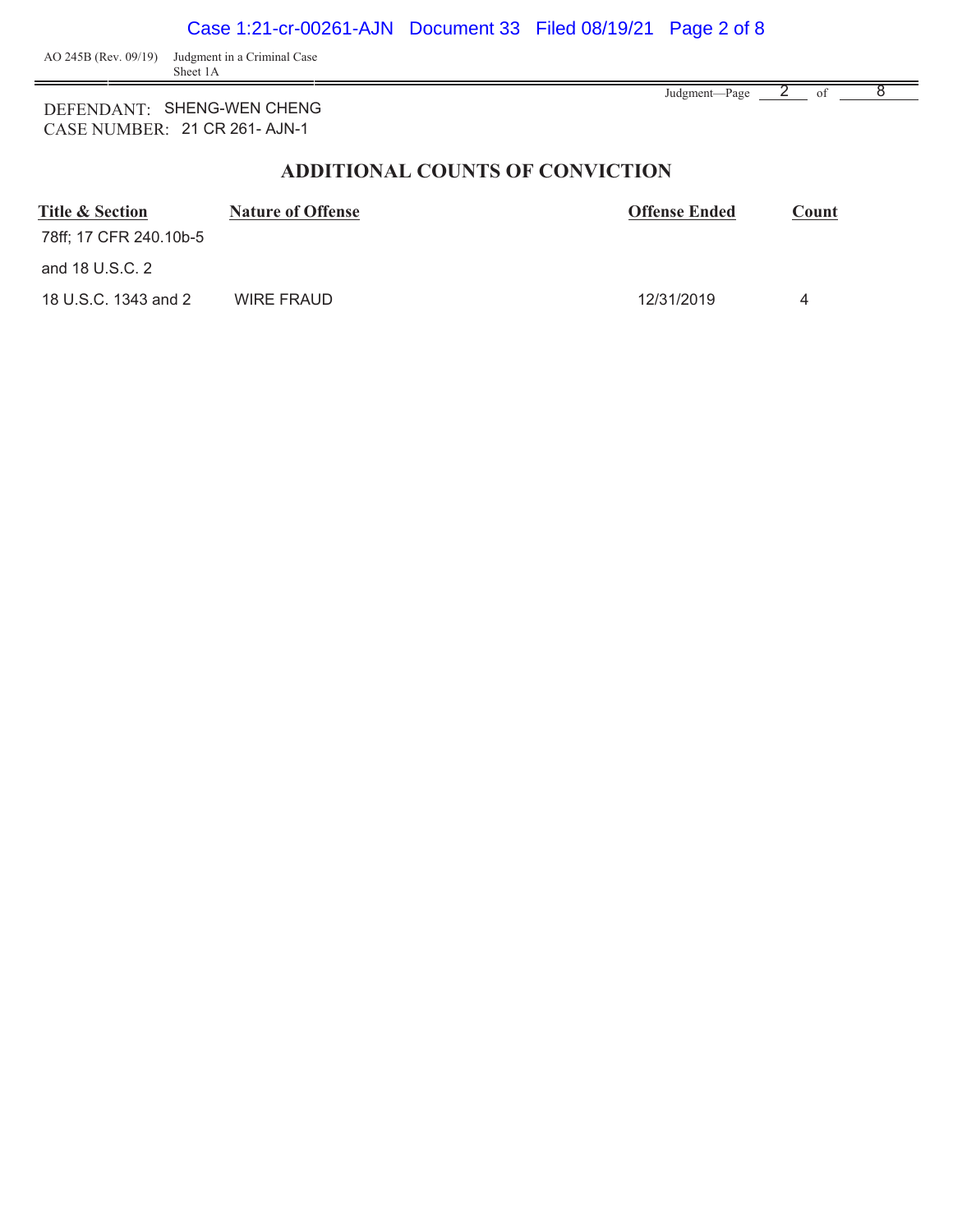AO 245B (Rev. 09/19) Judgment in Criminal Case Sheet 2 — Imprisonment

DEFENDANT: SHENG-WEN CHENG CASE NUMBER: 21 CR 261- AJN-1

#### **IMPRISONMENT**

The defendant is hereby committed to the custody of the Federal Bureau of Prisons to be imprisoned for a total term of:

The Defendant is sentenced to a term of 72 Months.

The Defendant was notified of his right to appeal.

The court makes the following recommendations to the Bureau of Prisons: ✔ The Court recommends to the Bureau of Prisons that the defendant be designated to either Fort Dix or Devens Correction facility to be able to maintain ties with family.

 $\Box$  The defendant is remanded to the custody of the United States Marshal.

 $\Box$  The defendant shall surrender to the United States Marshal for this district:

- $\Box$  at  $\Box$  a.m.  $\Box$  p.m. on .
- $\Box$  as notified by the United States Marshal.

 $\Box$  The defendant shall surrender for service of sentence at the institution designated by the Bureau of Prisons:

- $\Box$  before 2 p.m. on
- $\Box$  as notified by the United States Marshal.
- $\Box$  as notified by the Probation or Pretrial Services Office.

#### **RETURN**

I have executed this judgment as follows:

| Defendant delivered on |  |
|------------------------|--|
|                        |  |

at , with a certified copy of this judgment.

Judgment — Page 3 of 8

UNITED STATES MARSHAL

 $By_$ 

DEPUTY UNITED STATES MARSHAL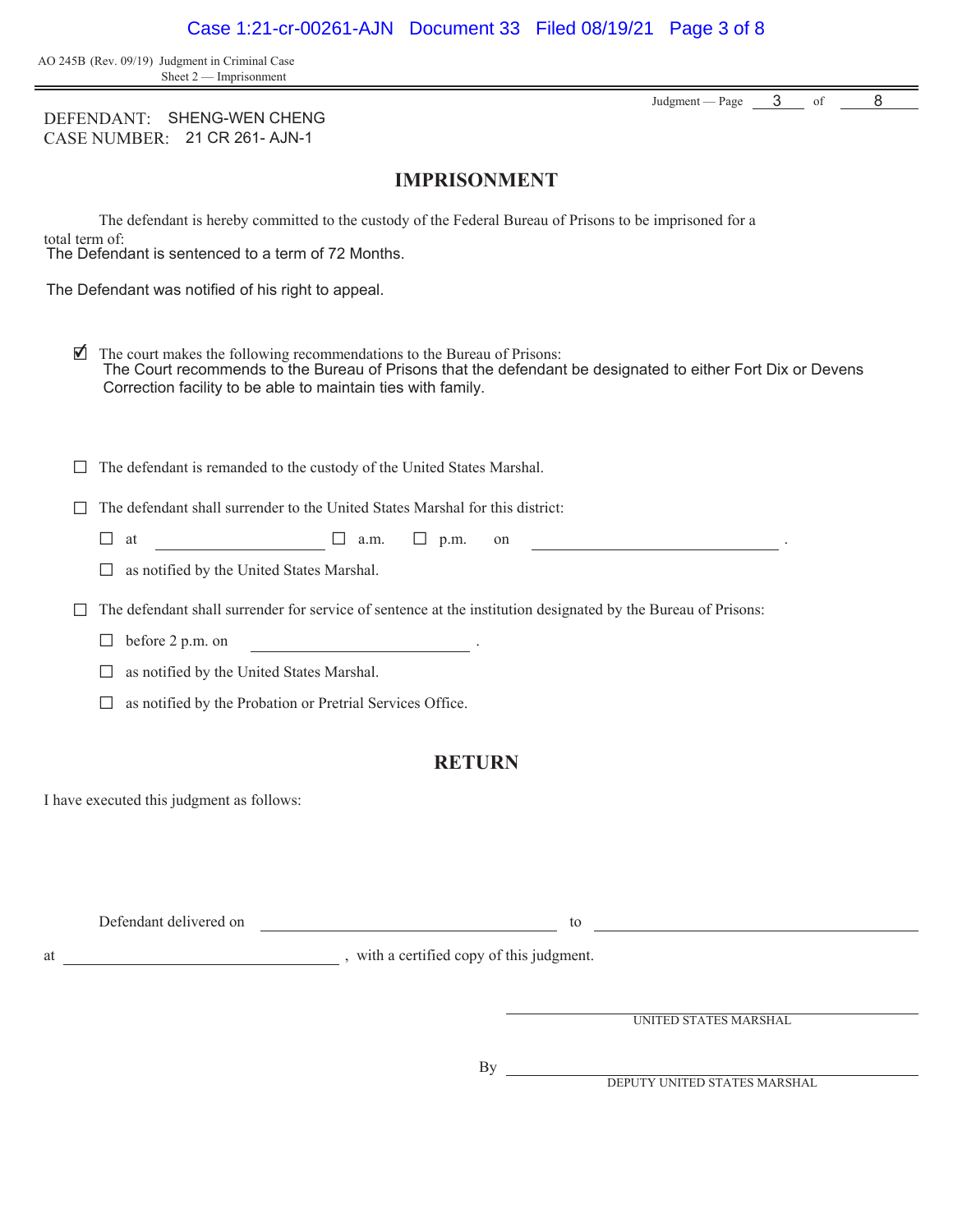AO 245B (Rev. 09/19) Judgment in a Criminal Case Sheet 3 — Supervised Release

DEFENDANT: SHENG-WEN CHENG CASE NUMBER: 21 CR 261- AJN-1

#### **SUPERVISED RELEASE**

Upon release from imprisonment, you will be on supervised release for a term of:

3 Years.

## **MANDATORY CONDITIONS**

- 1. You must not commit another federal, state or local crime.
- 2. You must not unlawfully possess a controlled substance.
- 3. You must refrain from any unlawful use of a controlled substance. You must submit to one drug test within 15 days of release from imprisonment and at least two periodic drug tests thereafter, as determined by the court.
	- $\Box$  The above drug testing condition is suspended, based on the court's determination that you pose a low risk of future substance abuse. *(check if applicable)*
- 4. G You must make restitution in accordance with 18 U.S.C.  $\S$  3663 and 3663A or any other statute authorizing a sentence of restitution. *(check if applicable)*
- 5. G You must cooperate in the collection of DNA as directed by the probation officer. *(check if applicable)*
- 6. G You must comply with the requirements of the Sex Offender Registration and Notification Act (34 U.S.C. § 20901, *et seq*.) as directed by the probation officer, the Bureau of Prisons, or any state sex offender registration agency in the location where you reside, work, are a student, or were convicted of a qualifying offense. *(check if applicable)*
- 7. G You must participate in an approved program for domestic violence. *(check if applicable)*

You must comply with the standard conditions that have been adopted by this court as well as with any other conditions on the attached page.

Judgment—Page 4 of 8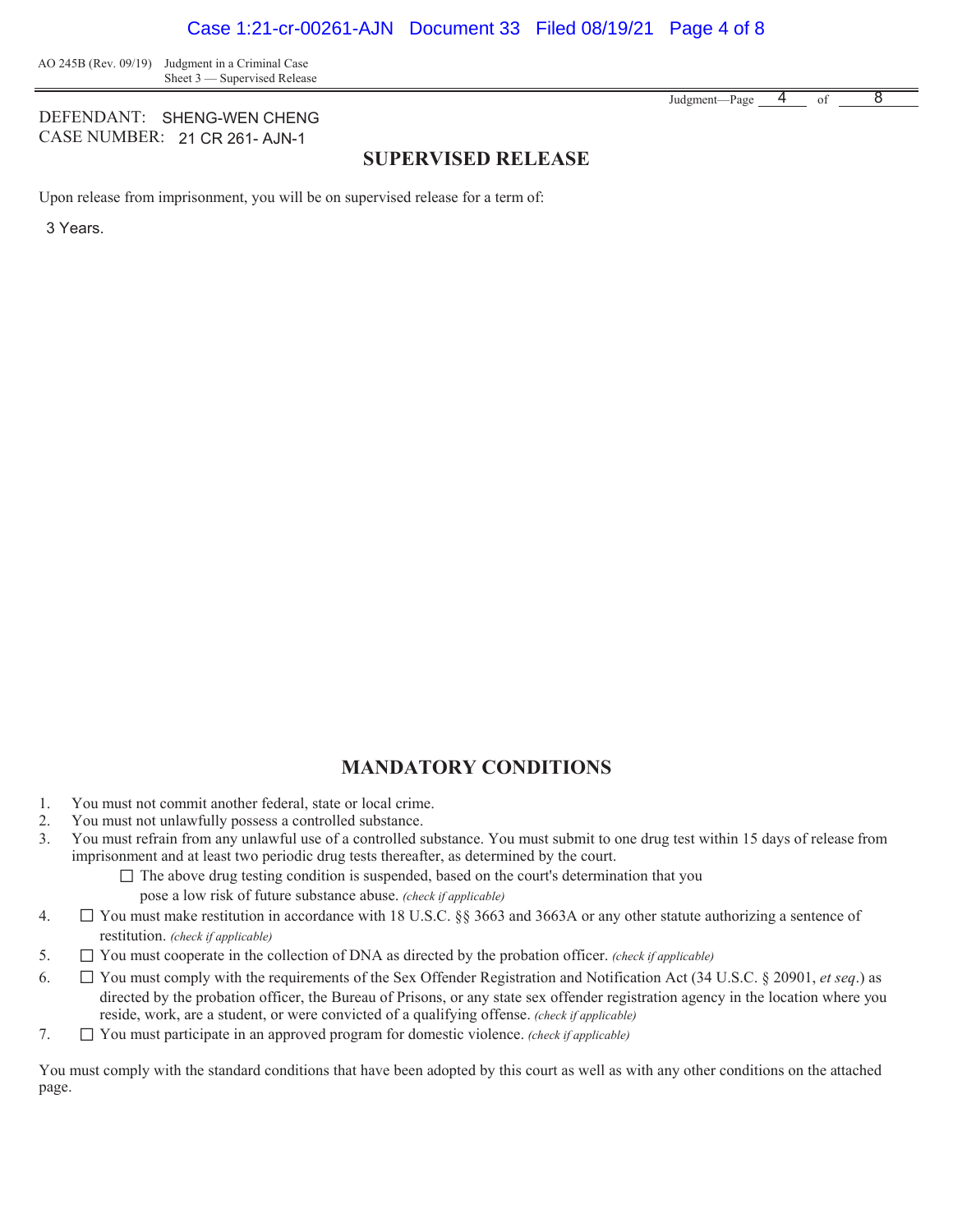AO 245B (Rev. 09/19) Judgment in a Criminal Case Sheet 3A — Supervised Release

> Judgment—Page 5 of 5 8

DEFENDANT: SHENG-WEN CHENG CASE NUMBER: 21 CR 261- AJN-1

#### **STANDARD CONDITIONS OF SUPERVISION**

As part of your supervised release, you must comply with the following standard conditions of supervision. These conditions are imposed because they establish the basic expectations for your behavior while on supervision and identify the minimum tools needed by probation officers to keep informed, report to the court about, and bring about improvements in your conduct and condition.

- You must report to the probation office in the federal judicial district where you are authorized to reside within 72 hours of your release from imprisonment, unless the probation officer instructs you to report to a different probation office or within a different time frame.
- After initially reporting to the probation office, you will receive instructions from the court or the probation officer about how and when you must report to the probation officer, and you must report to the probation officer as instructed.
- You must not knowingly leave the federal judicial district where you are authorized to reside without first getting permission from the court or the probation officer.
- You must answer truthfully the questions asked by your probation officer.
- You must live at a place approved by the probation officer. If you plan to change where you live or anything about your living arrangements (such as the people you live with), you must notify the probation officer at least 10 days before the change. If notifying the probation officer in advance is not possible due to unanticipated circumstances, you must notify the probation officer within 72 hours of becoming aware of a change or expected change.
- You must allow the probation officer to visit you at any time at your home or elsewhere, and you must permit the probation officer to take any items prohibited by the conditions of your supervision that he or she observes in plain view.
- You must work full time (at least 30 hours per week) at a lawful type of employment, unless the probation officer excuses you from doing so. If you do not have full-time employment you must try to find full-time employment, unless the probation officer excuses you from doing so. If you plan to change where you work or anything about your work (such as your position or your job responsibilities), you must notify the probation officer at least 10 days before the change. If notifying the probation officer at least 10 days in advance is not possible due to unanticipated circumstances, you must notify the probation officer within 72 hours of becoming aware of a change or expected change.
- You must not communicate or interact with someone you know is engaged in criminal activity. If you know someone has been convicted of a felony, you must not knowingly communicate or interact with that person without first getting the permission of the probation officer.
- If you are arrested or questioned by a law enforcement officer, you must notify the probation officer within 72 hours.
- You must not own, possess, or have access to a firearm, ammunition, destructive device, or dangerous weapon (i.e., anything that was designed, or was modified for, the specific purpose of causing bodily injury or death to another person such as nunchakus or tasers).
- You must not act or make any agreement with a law enforcement agency to act as a confidential human source or informant without first getting the permission of the court.
- 12. You must follow the instructions of the probation officer related to the conditions of supervision.

# **U.S. Probation Office Use Only**

A U.S. probation officer has instructed me on the conditions specified by the court and has provided me with a written copy of this judgment containing these conditions. For further information regarding these conditions, see *Overview of Probation and Supervised Release Conditions*, available at: www.uscourts.gov.

Defendant's Signature Date Date of the United States of the Date of the Date Date of the United States of the United States of the United States of the United States of the United States of the United States of the United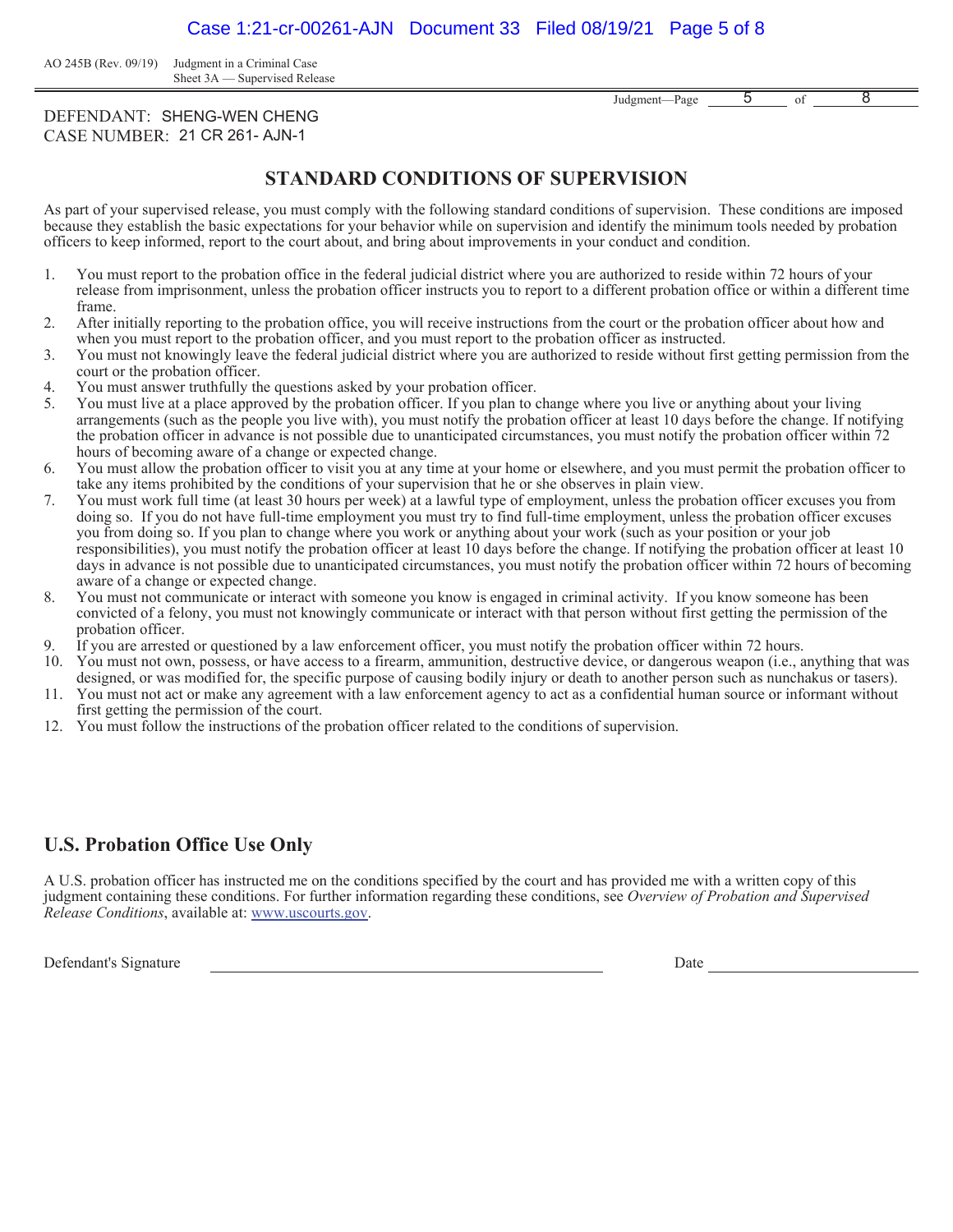DEFENDANT: SHENG-WEN CHENG CASE NUMBER: 21 CR 261- AJN-1

## **SPECIAL CONDITIONS OF SUPERVISION**

1. You must obey the immigration laws and comply with the directives of immigration authorities.

2. You must provide the probation officer with access to any requested financial information.

3. You must not incur new credit charges or open additional lines of credit without the approval of the probation officer unless you are in compliance with the installment payment schedule.

4. You shall submit your person, and any property, residence, vehicle, papers, computer, other electronic communication, data storage devices, cloud storage or media, and effects to a search by any United States Probation Officer, and if needed, with the assistance of any law enforcement. The search is to be conducted when there is reasonable suspicion concerning violation of a condition of supervision or unlawful conduct by the person being supervised. Failure to submit to a search may be grounds for revocation of release. You shall warn any other occupants that the premises may be subject to searches pursuant to this condition. Any search shall be conducted at a reasonable time and in a reasonable manner.

Judgment—Page 6 of 8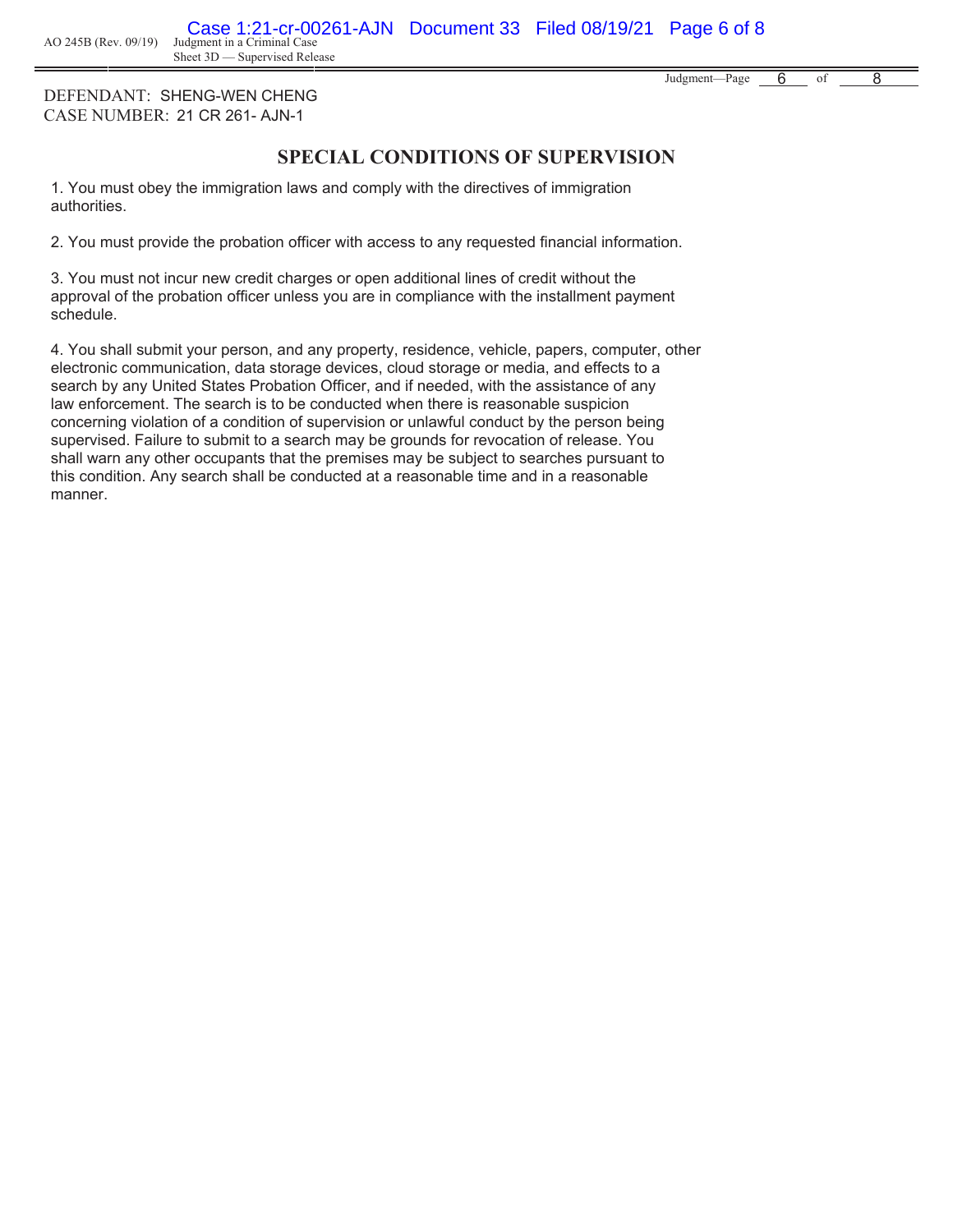|              | AO 245B (Rev. 09/19) | Judgment in a Criminal Case                                 | Case 1:21-cr-00261-AJN  Document 33  Filed 08/19/21  Page 7 of 8<br>Sheet 5 — Criminal Monetary Penalties                                                                                                                                                                                                                                                                                                                     |                |                     |                                    |                                                                   |   |                               |   |
|--------------|----------------------|-------------------------------------------------------------|-------------------------------------------------------------------------------------------------------------------------------------------------------------------------------------------------------------------------------------------------------------------------------------------------------------------------------------------------------------------------------------------------------------------------------|----------------|---------------------|------------------------------------|-------------------------------------------------------------------|---|-------------------------------|---|
|              |                      | DEFENDANT: SHENG-WEN CHENG<br>CASE NUMBER: 21 CR 261- AJN-1 |                                                                                                                                                                                                                                                                                                                                                                                                                               |                |                     | <b>CRIMINAL MONETARY PENALTIES</b> | Judgment — Page                                                   | 7 | of                            | 8 |
|              |                      |                                                             |                                                                                                                                                                                                                                                                                                                                                                                                                               |                |                     |                                    |                                                                   |   |                               |   |
|              |                      |                                                             | The defendant must pay the total criminal monetary penalties under the schedule of payments on Sheet 6.                                                                                                                                                                                                                                                                                                                       |                |                     |                                    |                                                                   |   |                               |   |
|              | <b>TOTALS</b>        | <b>Assessment</b><br>\$400.00                               | <b>Restitution</b><br>\$1.1 Million                                                                                                                                                                                                                                                                                                                                                                                           | Fine<br>\$0.00 |                     |                                    | <b>AVAA Assessment*</b>                                           | S | <b>JVTA Assessment**</b>      |   |
| ☑            |                      | entered after such determination.                           | The determination of restitution is deferred until                                                                                                                                                                                                                                                                                                                                                                            |                |                     |                                    | . An <i>Amended Judgment in a Criminal Case (AO 245C)</i> will be |   |                               |   |
|              |                      |                                                             | The defendant must make restitution (including community restitution) to the following payees in the amount listed below.                                                                                                                                                                                                                                                                                                     |                |                     |                                    |                                                                   |   |                               |   |
|              |                      |                                                             | If the defendant makes a partial payment, each payee shall receive an approximately proportioned payment, unless specified otherwise in<br>the priority order or percentage payment column below. However, pursuant to 18 U.S.C.                                                                                                                                                                                              |                |                     |                                    |                                                                   |   |                               |   |
|              | <b>Name of Payee</b> |                                                             |                                                                                                                                                                                                                                                                                                                                                                                                                               | Total Loss***  |                     |                                    | <b>Restitution Ordered</b>                                        |   | <b>Priority or Percentage</b> |   |
|              | <b>TOTALS</b>        | \$                                                          |                                                                                                                                                                                                                                                                                                                                                                                                                               |                |                     |                                    | 0.00                                                              |   |                               |   |
|              |                      |                                                             |                                                                                                                                                                                                                                                                                                                                                                                                                               |                |                     |                                    |                                                                   |   |                               |   |
| $\perp$<br>П |                      |                                                             | Restitution amount ordered pursuant to plea agreement \$<br>The defendant must pay interest on restitution and a fine of more than \$2,500, unless the restitution or fine is paid in full before the<br>fifteenth day after the date of the judgment, pursuant to 18 U.S.C. § 3612(f). All of the payment options on Sheet 6 may be subject<br>to penalties for delinquency and default, pursuant to 18 U.S.C. $\S$ 3612(g). |                |                     |                                    |                                                                   |   |                               |   |
| $\perp$      |                      |                                                             | The court determined that the defendant does not have the ability to pay interest and it is ordered that:                                                                                                                                                                                                                                                                                                                     |                |                     |                                    |                                                                   |   |                               |   |
|              |                      |                                                             | the interest requirement is waived for the                                                                                                                                                                                                                                                                                                                                                                                    | $\Box$ fine    | $\Box$ restitution. |                                    |                                                                   |   |                               |   |
|              |                      |                                                             | the interest requirement for the $\Box$ fine $\Box$ restitution is modified as follows:                                                                                                                                                                                                                                                                                                                                       |                |                     |                                    |                                                                   |   |                               |   |
|              |                      |                                                             | * Amy, Vicky, and Andy Child Pornography Victim Assistance Act of 2018, Pub. L. No. 115-299.<br>** Justice for Victims of Trafficking Act of 2015, Pub. L. No. 114-22.<br>*** Findings for the total amount of losses are required u                                                                                                                                                                                          |                |                     |                                    |                                                                   |   |                               |   |